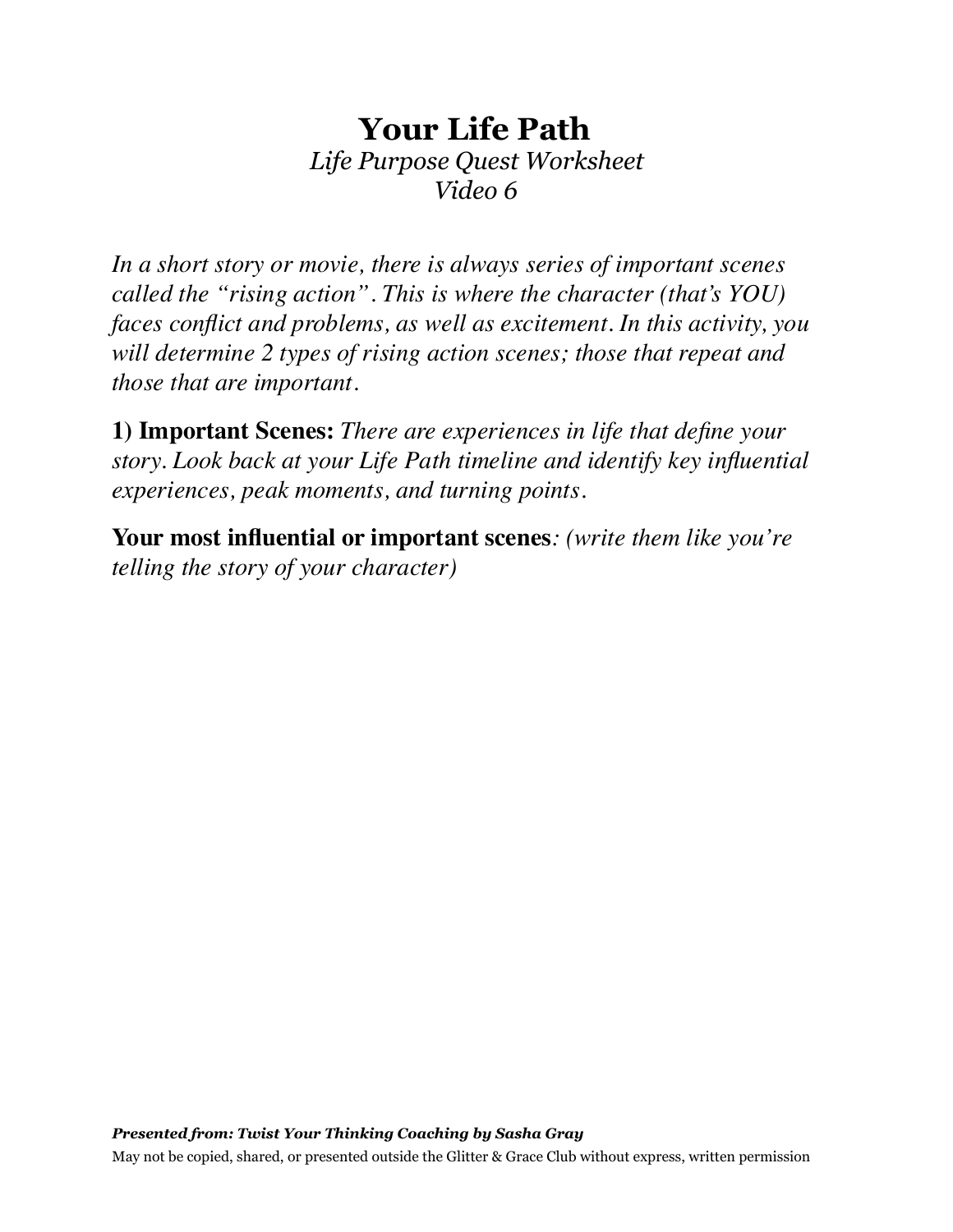## **2) Repeated Scenes:**

*PATTERNS: Often, there are scenes from your past occurred over and over again. These patterns represent opportunities to learn in order to stop repeating them.* 

#### **The character's repeating patterns:**

*CALLING: Other times a pattern exists because there is a passion or talent that keeps calling to you, hoping you will get the message.* 

## **You have repeatedly felt called to:**

*MEMORIES: There are also memories that you tend to think about over and over again, even if the experience only happened once.* 

## **The character tends to replay these scenes from his/her life over and over again in his/her mind/memory:**